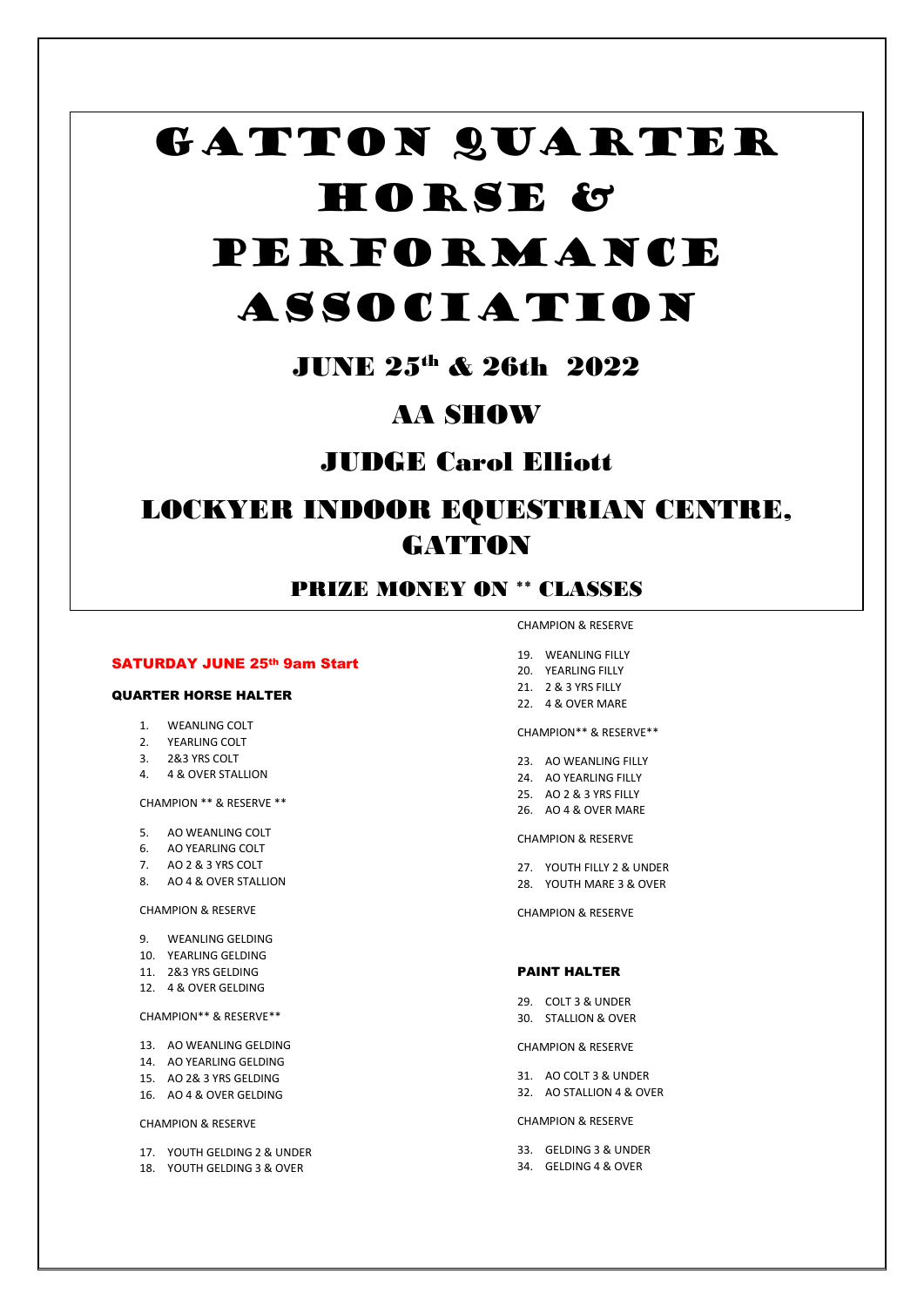#### CHAMPION & RESERVE

35. AO GELDING 3 & UNDER 36. AO GELDING 4 & OVER

CHAMPION & RESERVE

37. YOUTH GELDING 2 & UNDER 38. YOUTH GELDING 3 & OVER

CHAMPION & RESERVE

39. FILLY 3 & UNDER 40. MARE 4 & OVER

CHAMPION & RESERVE

41. AO FILLY 3 & UNDER 42. AO MARE 4 & OVER

CHAMPION & RESERVE

43. YOUTH FILLY 2 & UNDER 44. YOUTH MARE 3 & OVER

CAHMPION & RESERVE

#### PAINT BRED HALTER

45. COLT 3 & UNDER 46. STALLION 4 & OVER

CHAMPION & RESERVE

47. AO COLT 3 & UNDER 48. AO STALLION 4 & OVER

CHAMPION & RESERVE

PAINT BRED HALTER CONT.

49. GELDING 3 & UNDER 50. GELDING 4 & OVER

CHAMPION & RESERVE

51. AO GELDING 3 & UNDER 52. AO GELDING 4 & OVER

CHAMPION & RESERVE

53. YOUTH GELDING 2 & UNDER 54. YOUTH GELDING 3 & OVER

CHAMPION & RESERVE

55. FILLY 3 & UNDER 56. MARE 4 & OVER

CHAMPION & RESERVE

57. AO FILLY 3 & UNDER 58. AO MARE 4 & OVER

#### CHAMPION & RESERVE

59. YOUTH FILLY 2 & UNDER 60. YOUTH MARE 3 & OVER

CHAMPION & RESERVE

#### APPALOOSA HALTER

- 61. COLT 3 & UNDER 62. STALLION 4 & OVER
- 

# CHAMPION & RESERVE

- 63. AO COLT 3 & UNDER
- 64. AO STALLION 4 & OVER

CHAMPION & RESERVE

65. GELDING 3 & UNDER 66. GELDING 4 & OVER

CHAMPION & RESERVE

67. AO GELDING 3 & UNDER 68. AO GELDING 4 & OVER

#### CHAMPION & RESERVE

69. YOUTH GELDING 2 & UNDER 70. YOUTH GELDING 3 & OVER

CHAMPION & RESERVE

71. FILLY 3 & UNDER 72. MARE 4 & OVER

CHAMPION & RESERVE

73. AO FILLY 3 & UNDER 74. AO MARE 4 & OVER

CHAMPION & RESERVE

75. YOUTH FILLY 2 & UNDER 76. YOUTH MARE 3 & OVER

CHAMPION & RESERVE

#### SHOWMANSHIP AT HALTER

- 77. AMATEUR
- 78. YOUTH 5-13 YRS
- 79. SELECT AMATEUR\*\*
- 80. YOUTH 14-18 YRS
- 81. EWD

#### HUNTER IN HAND

- 82. JUNIOR HORSE \*\*
- 83. SENIOR HORSE \*\*
- 84. YEARLING \*\*

# HUNTER UNDER SADDLE

- 85. OPEN WALK TROT
- 86. 2 YR OLD
- 87. SENIOR HORSE \*\*
- 88. YOUTH 7-13 YRS
- 89. JUNIOR HORSE
- 90. YOUTH 14-18YRS
- 91. 3 YR OLD \*\*
- 92. AMATEUR
- 93. NOVICE HORSE
- 94. SELECT AMATEUR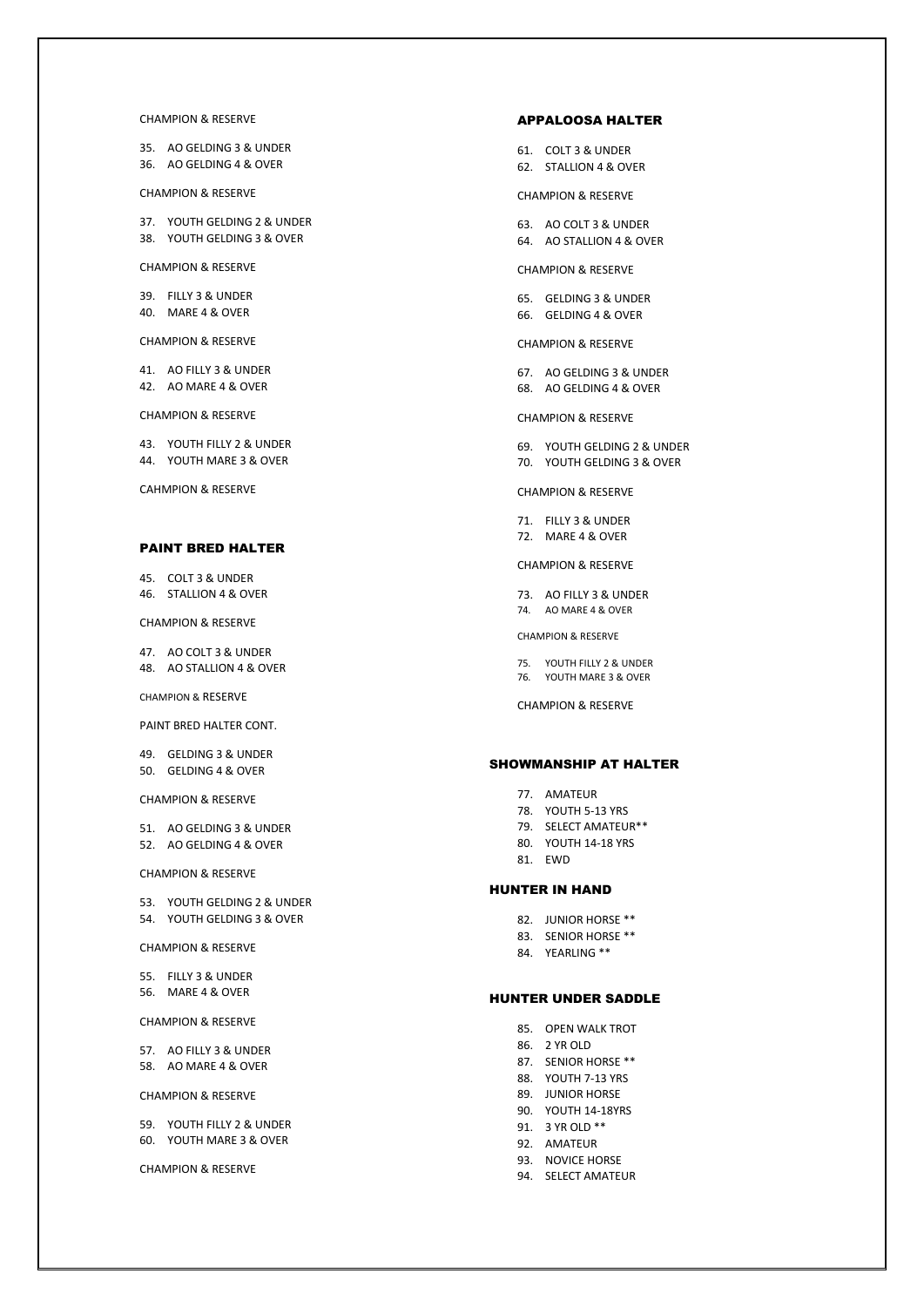#### HUNT SEAT EQUITATION

- 95. AMATEUR
- 96. YOUTH 7-13 YRS
- 97. SELECT AMATEUR
- 98. YOUTH 14-18 YRS
- 99. EWD \*\*

###########

# SATURDAY EVENING FEATURE

#### **CALCUTTA**

OPEN WALK JOG

CANCER FUND RAISER

# FANCY DRESS

ALL FUNDS RAISED DONATED TO CANCER FOUNDATION

# ENTRY FEE \$10

# SUNDAY 9AM START

## LUNGE LINE

100. 2 YR OLD 101. YEARLING

#### WESTERN PLEASURE

102. OPEN WALK JOG 103. 2 YR OLD 104. SENIOR HORSE 105. YOUTH 7-13 YRS 106. JUNIOR HORSE \*\* 107. YOUTH 14-18 YRS 108. 3 YR OLD 109. AMATEUR 110. NOVICE HORSE 111. SELECT AMATEUR \*\*

## WESTERN HORSEMANSHIP

112. AMATEUR \*\* 113. YOUTH 7-13 YRS 114. SELECT AMATEUR 115. YOUTH 14-18 YRS 116. EWD

# RANCH RIDING

- 117. JUNIOR HORSE \*\*
- 118. SENIOR HORSE
- 119. YOUTH 7-18 YRS
- 120. AMATEUR
- 121. SELECT AMATEUR

# TRAIL

122. YEARLING LED 123. 2 YR OLD LED \*\* 124. EWD 125. 3 YR OLD 126. YOUTH 7-13 YRS 127. JUNIOR HORSE 128. YOUTH 14-18 YRS 129. SENIOR HORSE 130. 2 YR OLD \*\* 131. AMATEUR 132. NOVICE HORSE 133. SELECT AMATEUR

#### REINING

134. YOUTH 7-18 YRS 135. AMATEUR 136. SELCT AMATEUR 137. ALL AGE \*\*

# WESTERN RIDING

138. YOUTH 7-18 YRS 139. AMATEUR 140. ALL AGE \*\*

- ENTRIES: \$15.00 PER CLASS
- OFFICE FEE: \$10.00 PER HORSE
- STABLES \$23 per Night/day

STABLE BOND \$25

CAMPING \$23 per night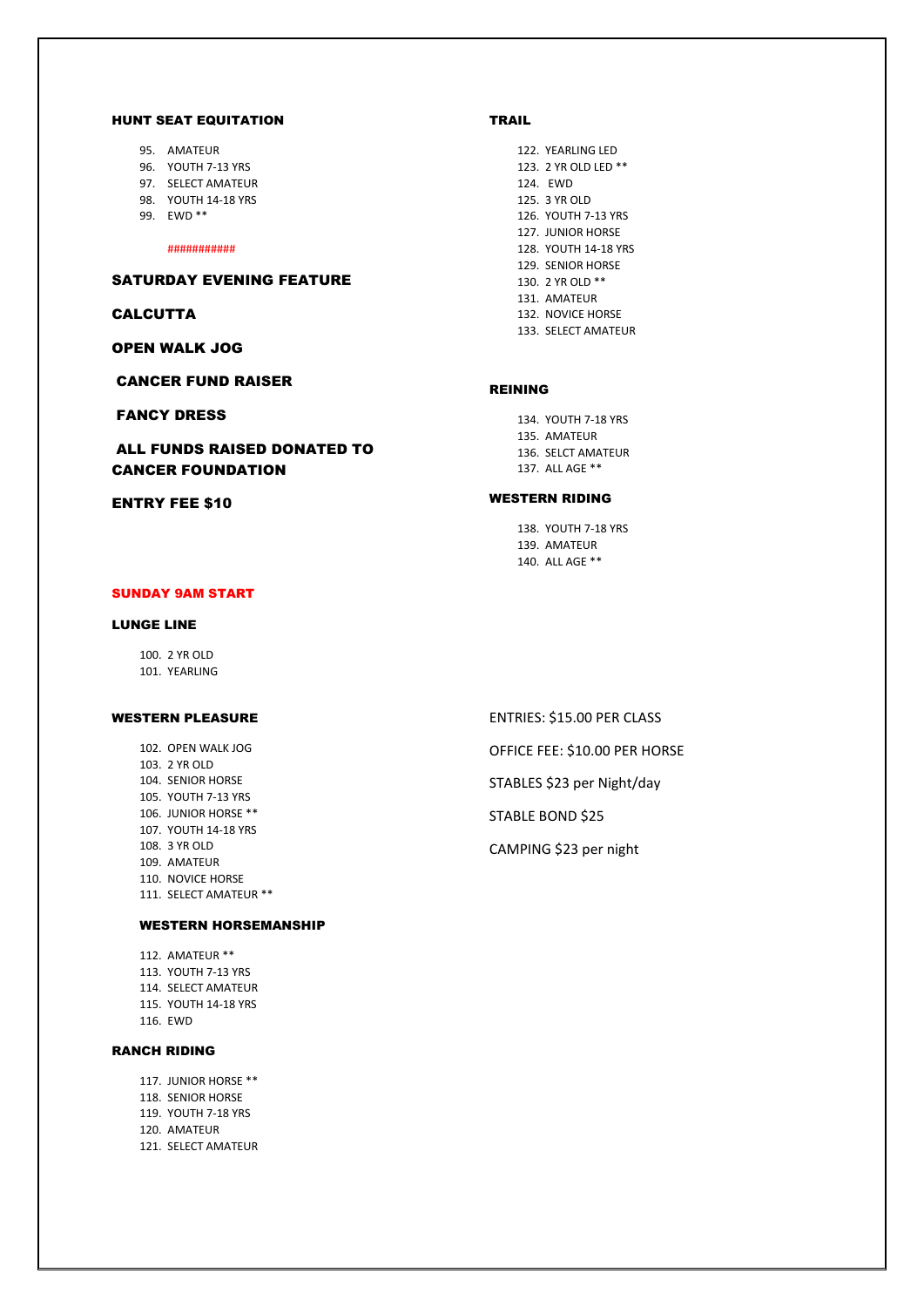Rules and Regulations Gatton QH & PA Inc will take no responsibility for any loss, damage, injury or theft to any persons/horses, vehicles, or property whilst at these shows. All competitors compete at their own risk. • Gatton QH & PA Inc reserves the right to refuse entry to any competitor. • This show will run under the new AQHA Rule Book effective 1st August 2020 • All competitors MUST be either a member of AQHA or GQHPA to be covered by insurance • No pending registrations will be accepted. • All age refers to the horse. • RULE 80.4 – Approved safety helmets that conform to the current Australian Safety Standards must be worn in all hunter classes, by all exhibitors. The chin strap must be securely fastened under the chin at all times during competition and practice. Youth competitors must also wear such helmets when competing in working cow horse, boxing, any AQHA sporting class, lead line and youth walk/jog/trot classes. • It is recommended that an approved helmet to be worn when astride an English saddle anywhere on the grounds

• JUDGES DECISION IS FINAL - any protests must go through AQHA rulings. • DOGS must always be on a leash. Dogs are not permitted in the marshalling or main arenas. • All vet fees and call out fees at competitors' expense, if required. • ALL horses on the grounds MUST BE ENTERED in a class. • All buildings are NO SMOKING ZONES so please observe this ruling • No ALCOHOL is allowed in, or can be consumed in the Marshalling areas, working areas or show pen/contestant areas. • Competitors/participants always have a responsibility to ensure the welfare of their horses, to treat their horses humanely and with dignity, respect and compassion. • Competitors/participants are to conduct themselves in a professional manner and act with integrity in all dealings with the Affiliate and other competitors. To uphold the rules and regulations of AQHA, always demonstrate good sportsmanship, showing respect for your fellow competitors and officials. • All YOUTH taking part in an AQHA event MUST have written permission from their parent/guardian. • First aid officers are available on the grounds during the show hours. • Every horse entered for competition shall be under the control of the Show Manager or such person/s he appoints to act on his behalf. • Only contestants in the specific classes and show officials will be allowed in the competition arena or marshalling area during the judging. Everyone attending MUST be either an AQHA member or of GQHPA. • The Show Manager or such person he/she appoints shall have discretion to eject any exhibitor from the said area for inhumane treatment and/or training of any horse or failure to observe the Rules and Regulations of the competition and the Rules and Regulations of the AQHA or any reasonable request. Your co-operation is expected. • Show management may exclude horses from competition should there be any unnecessary delay on the part of the exhibitor in bringing the horse into the competition arena. It is the responsibility of the exhibitor to present themselves at the competition arena gate when called. Failure to report on final call will result in disqualification from the class. In the event that a horse is excluded from entry, all entry fees and charges for the class are forfeited without liability to the show organisers/committee. • Show management reserve the right to change the order of classes before or during the show. It is the responsibility of the exhibitor to be aware of any changes which will be posted at the Show Secretary's office and announced. Every endeavour will be made to give one hour's notice of any changes to the running order of events; however, every effort will be made to avoid changes.

• Any exhibitor or rider who refuses to obey the request of the Judge, Show Manager or any show official will be automatically disqualified from further competition at the show and forfeits all previous winnings together with all entry fees and other charges. At the discretion of the Show Manager or show committee, the offending individual and his/her entire exhibit may be removed from the grounds. • All horses must be serviceably sound. In case of suspected unsoundness, the Judge and/or Show Management may, if he/she so desires have the animal examined by the Show Veterinarian and his decision shall be final. • EWD – Equestrian With Disability • NO FIRES on the Grounds at ANY TIME HEALTH & SAFFETY Health & Safety Officer – will be appointed and is responsible for the following: a) All equipment etc. to be used will need to be sanitised prior to use b) Name, address and phone number provided and the list kept for future reference if required by Government c) All persons on the ground to keep the minimum of 1.5 metres distancing at all times d) Parking of vehicles – allow reasonable distance between each parked vehicle e) Supply hand sanitiser at the entrance of all amenities (arena, stable/yard block, toilet facilities etc.) f) Supply a leaflet to all persons in attendance that details the hygiene required to be taking part in this gathering g) To make sure that if a person who turns up for this gathering is unwell that they are asked to leave immediately h) All persons on the ground competing must be a member of the